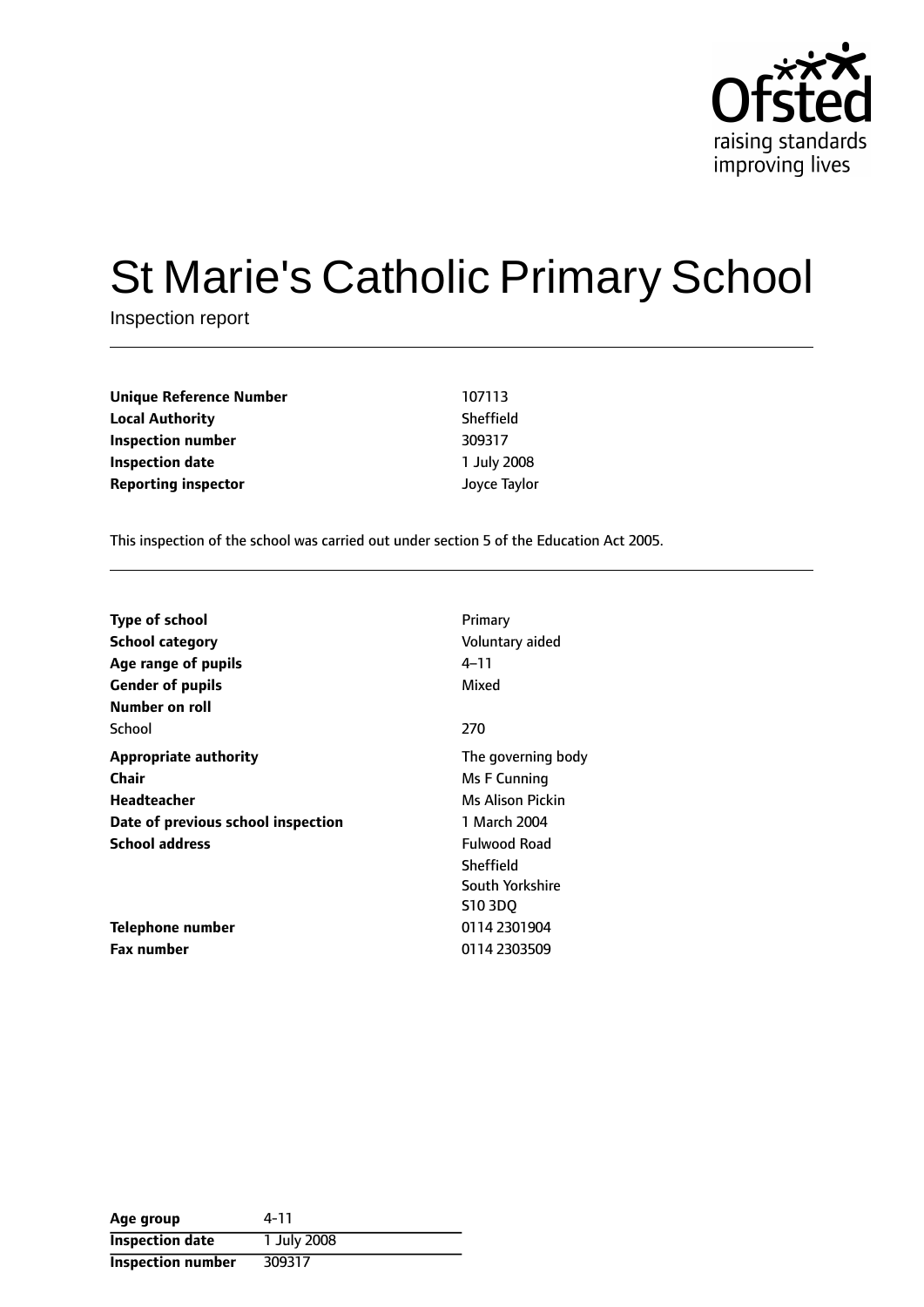.

This document may be reproduced in whole or in part for non-commercial educational purposes, provided that the information quoted is reproduced without adaptation and the source and date of publication are stated.

Further copies of this report are obtainable from the school. Under the Education Act 2005, the school must provide a copy of this report free of charge to certain categories of people. A charge not exceeding the full cost of reproduction may be made for any other copies supplied.

<sup>©</sup> Crown copyright 2008

Website: www.ofsted.gov.uk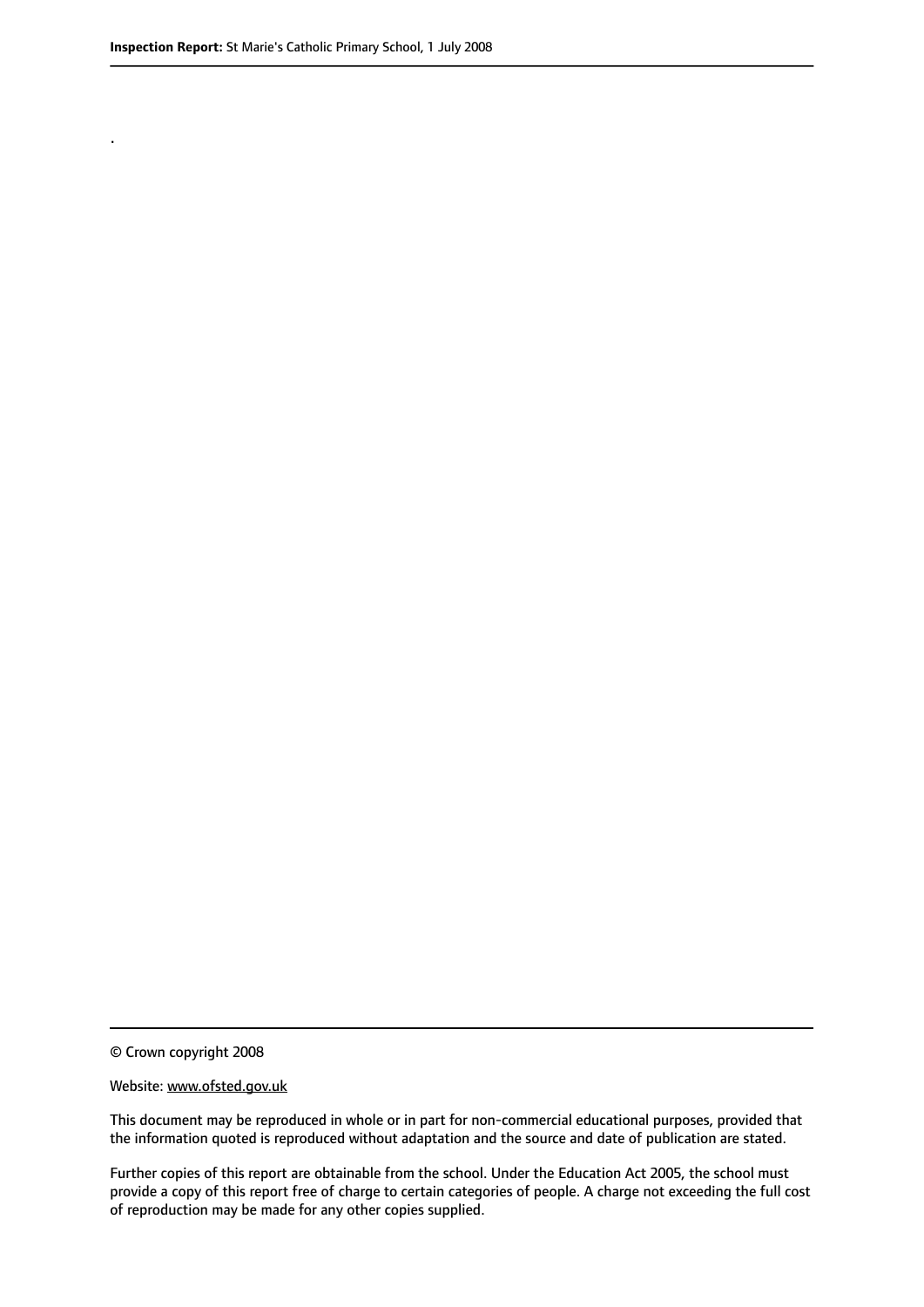# **Introduction**

The inspection was carried out by an Additional Inspector.

The inspector evaluated the overall effectiveness of the school and investigated the following issues: the rates of progress made by pupils across the school, particularly for pupils who speak English as an additional language; the quality of the curriculum and the quality of leadership and management. Evidence was gathered from the school's self-evaluation; national published assessment data; the school's own assessment records; policies; observation of the school at work; discussions with senior members of staff, pupils and governors, and analysis of the questionnaires returned by parents. Other aspects of the school's work were not investigated in detail, but the inspector found no evidence to suggest that the school's own assessments, as given in its self-evaluation, were not justified, and these have been included where appropriate in this report.

# **Description of the school**

This average sized primary school serves a socially mixed area. Fewer pupils than average are eligible for free school meals. The proportion of pupils with learning difficulties and/or disabilities is slightly higher than average and an average proportion have a statement of special educational need. The proportion of pupils from minority ethnic groups is well above average and many of these pupils speak languages other than English at home, with French and Polish being the most common languages. A high proportion of pupils attend the school for short periods of time, arriving in various year groups throughout the school year. The school has gained the following awards: Healthy Schools, Safe Mark, School Travel, Eco School Silver, Smoke Free Sheffield and Healthy Choices.

## **Key for inspection grades**

| Grade 1 | Outstanding  |
|---------|--------------|
| Grade 2 | Good         |
| Grade 3 | Satisfactory |
| Grade 4 | Inadequate   |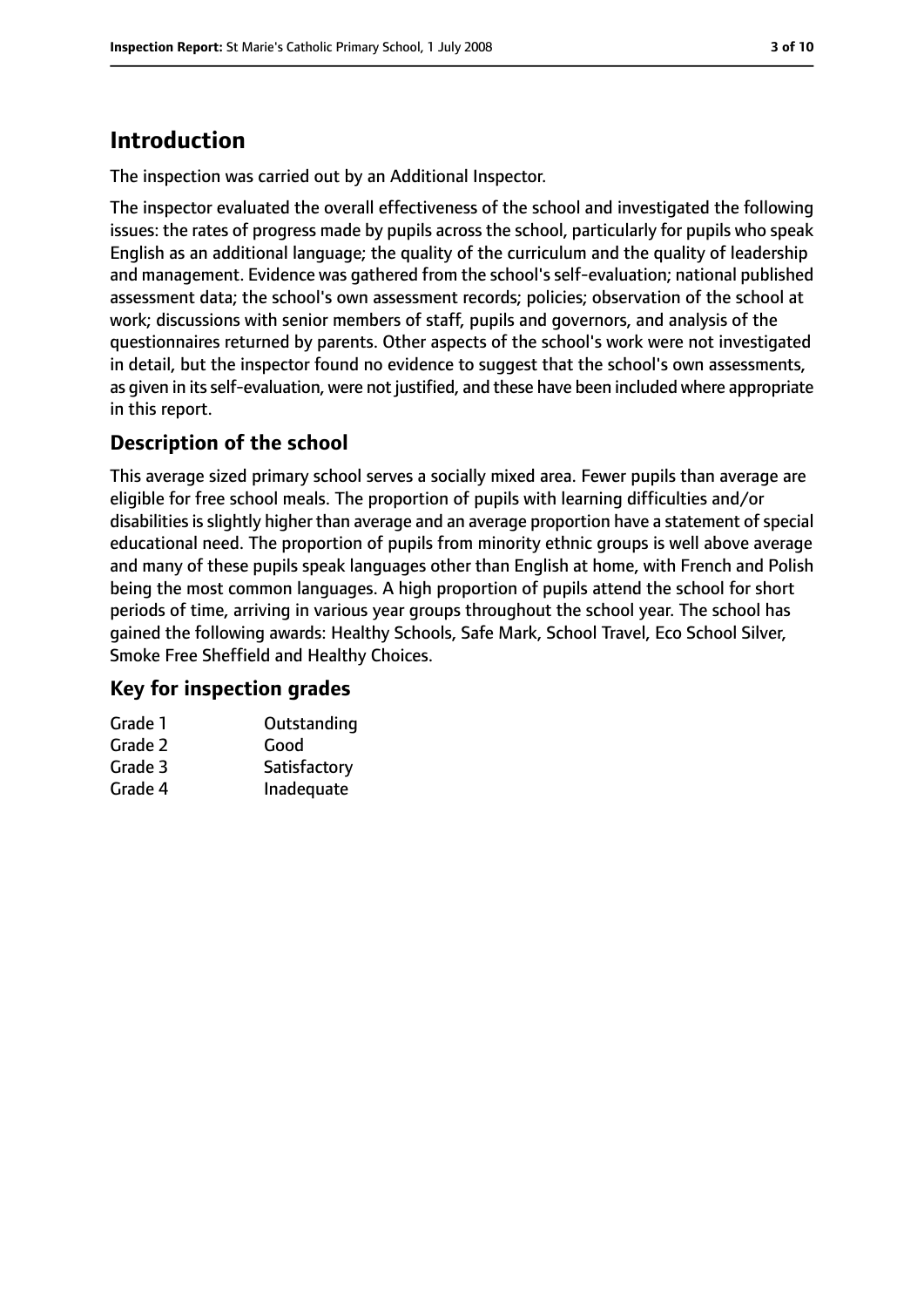# **Overall effectiveness of the school**

#### **Grade: 2**

This is a good school and some aspects of its work are of high quality. Pupils receive an effective education and under the strong leadership of the headteacher, senior staff and governors there are good opportunities for pupils to develop as confident and successful learners. This is evident in the improvements in pupils' rate of progress, their outstanding personal development and the excellent quality of care they receive. The school's caring atmosphere and high ambitions for its pupils result in focused and enjoyable learning and above average attendance. Parents talk enthusiastically about the 'family feeling' in the school and how impressed they are with the range of learning opportunities provided for their children.

Children arrive in Reception with a very broad range of skills, but overall their attainment is below the expected level. Pupils leave Year 6 with standards that are above average. Effective teaching ensures that achievement is good and in all year groups the most able pupils reach extremely high standards. The school teaches reading very effectively and the vast majority of pupils make very good progress in this subject. The school's improved assessment systems accurately indicate how quickly individual pupils are learning, and show that many pupils are making faster than average progress. As a result, in English, mathematics and science the current Year 6, which includes a high proportion of pupils who came to the school fairly recently and speak English as an additional language, have built strongly on their starting points. Standards in writing across the school, while average, are lower than other aspects of English.

At the time of the last inspection standards were average and assessment data was not used effectively enough to speed progress or ensure inclusion. The school has responded well to remedy these weaknesses and continues to work hard to ensure that all pupils, regardless of their cultural or religious backgrounds, make good progress. In 2007 the standards in Year 6 dipped in science and mathematics. This concern has been resolved in some classes through introducing more practical, fun approaches to learning that have improved pupils' confidence. Pupils now exceed their challenging targets. Pupils work with teachers to identify how well they are doing and what they need to learn next. Pupils declare with confidence whether or not they understand new ideas and are ready to move forward. The school provides strong support for pupils with learning difficulties and/or disabilities. Very detailed information about them is gathered and it shows how effectively these pupils are encouraged and how closely their work is monitored. As a result, their achievement is good.

Relationships between adults and pupils are very effective. A typical view, expressed by younger pupils, is, 'We love our teacher because she takes care of us.' Parents particularly value the way older pupils look after younger ones. Pupils' spiritual, moral, social and cultural development is outstanding with pupils demonstrating particularly strong cultural harmony and understanding. Extremely well planned opportunities to provide time for pupils to reflect and express their thoughts and feelings ensure that they have time to discuss concerns and take account of the needs of others. Pupils' behaviour is good overall. Pupils have an excellent understanding of how to stay healthy and their understanding of acting safely, for example when moving around school or out on visits, is extremely thorough. Their outstanding personal development and their good academic achievement contribute strongly to supporting their future economic well-being.

The curriculum is good. An effective mathematics week showed pupils how much they could enjoy solving problems in different situations. Pupils say how pleased they are to learn different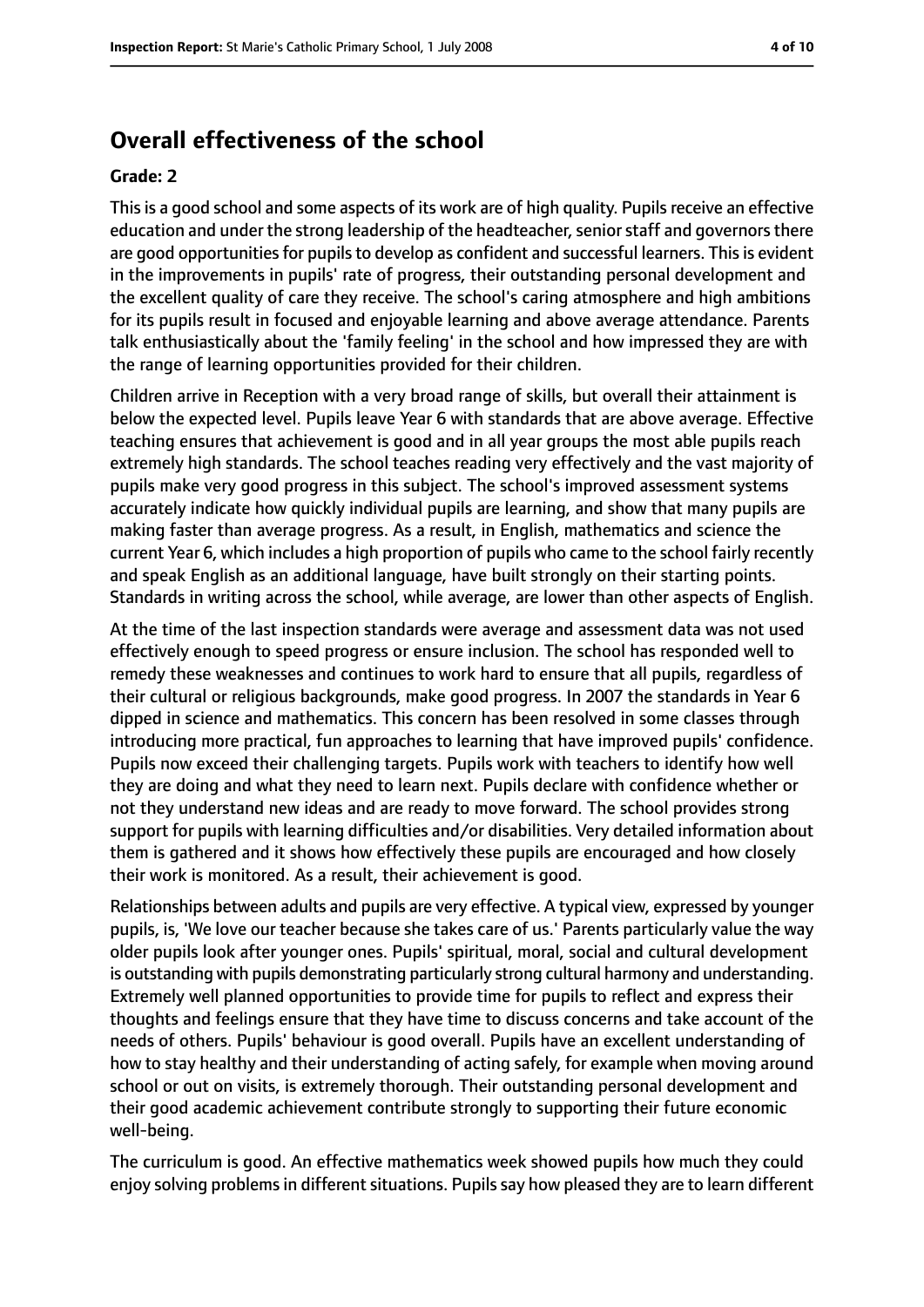languages, such as French, Italian and Spanish and they love taking their learning outside, into the school's attractive grounds. An outstanding feature of the curriculum is that in some classes it is planned in an extremely innovative way, linking subjects together through very interesting, practical tasks. The Eco School project and information and communication technology are used to support learning in other subjects, for example, with pupils enthusiastically contributing to the 'blog'. Some of this work extends into contact with other schools where pupils are able to comment on each other's work. These activities excite pupils' interest, increase their involvement and, as a result, they learn very effectively and produce work of a particularly high standard. However, activities of this quality are not provided for pupilsin all classes and ensuring that they are is a priority for the school. An interesting and very popular range of after-school and lunchtime clubs are provided, including wide ranging sports groups, music and theatre clubs.

Effective leadership and management are provided by the headteacher, senior teachers and governors, who form an efficient team and set very challenging targets for improvement. Extremely effective links, developed with other schools and the outside community, have helped the school move forward. The previous inspection reported that subject leaders did not provide enough support for other teachers. This weakness has been resolved, resulting in good developments in the curriculum and in pupils' standards. The leadership team has an accurate view of the school's performance overall but is too modest about the school's effectiveness in some cases. Appropriate procedures are in place to promote health and safety and child protection. Parents have confidence in the school and the views expressed by many of them reflect their gratitude to the staff for ensuring that their children enjoy learning and progress well. Governors are challenging and persistent in their support of the school and know how well it is doing. Together with teaching and support staff, governors contribute to the feeling of enthusiasm and friendship that permeatesthe school. The school gives good value for money and has a good capacity to improve further.

## **Effectiveness of the Foundation Stage**

#### **Grade: 2**

While some Reception children start with very advanced skills, most children join the Reception class with skills that are below those expected for their age in aspects of communication, language and literacy, knowledge and understanding of the world, and in mathematical calculation. Parents report that their children settle extremely quickly and love school. Learning opportunities in Reception are stimulating and challenging and children have many opportunities to choose and discuss their play and work. Children learn well, often becoming very involved in activities. For example, children were observed using a supply of large cardboard boxes to make musical instruments and one group set about constructing a violin with great determination. An example of very skillful intervention by staff ensured that children gained an understanding that maracas needed to be sealed so the 'noisy bits do not fly out when you shake them'. Children's enthusiastic participation occasionally results in a rather noisy atmosphere, but the adults' management of this ensures that it does not interrupt learning. The thoughtful learning opportunities and the effective teaching ensure that children's achievement is good. Their progress is tracked closely and lessons are planned to support identified areas of weakness as well as stretch children as learners. By the time they move into Year 1, children are working securely at expected levels in all areas.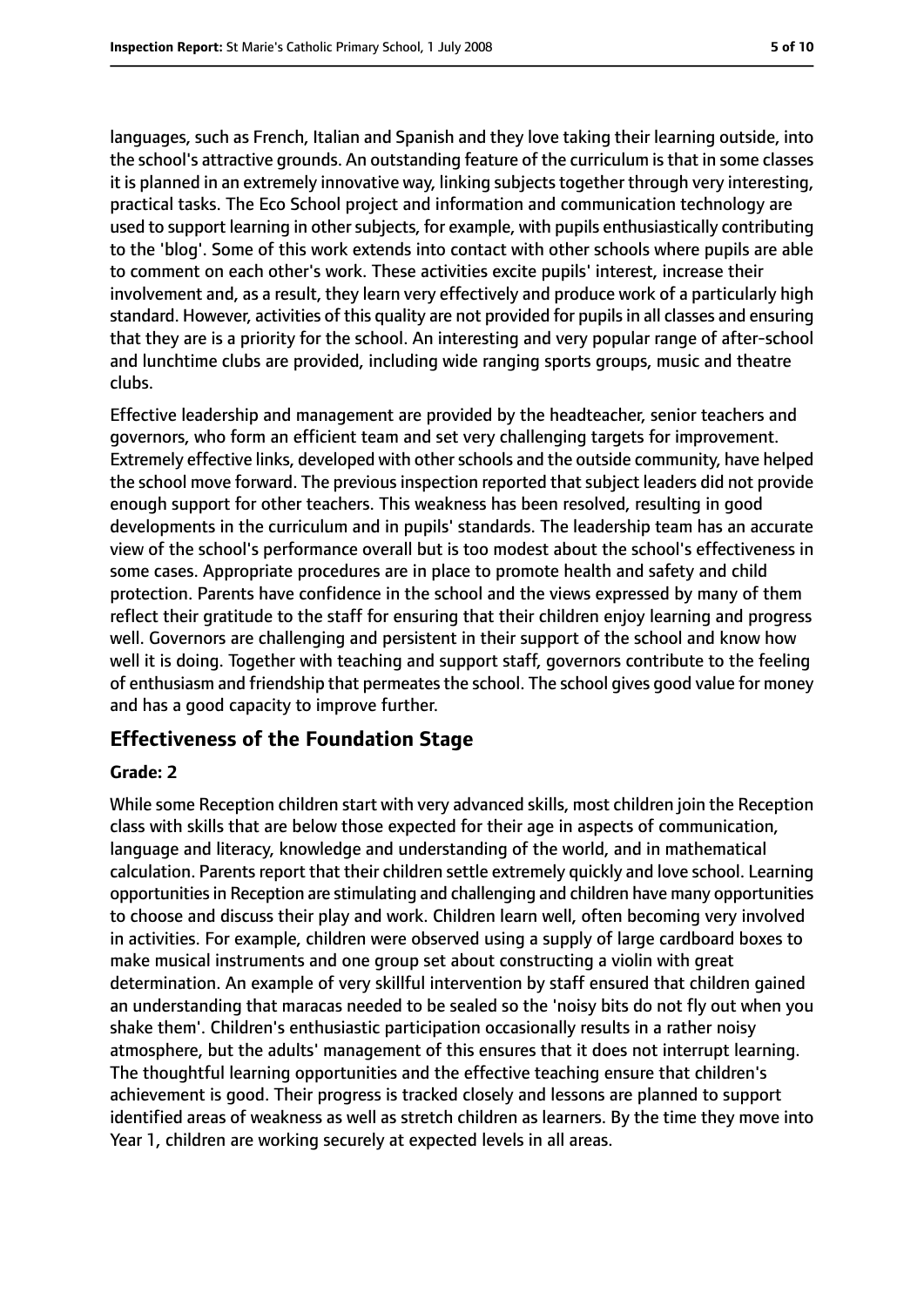# **What the school should do to improve further**

- Raise standards in writing.
- Ensure that the innovative curriculum found in some classes is provided in all.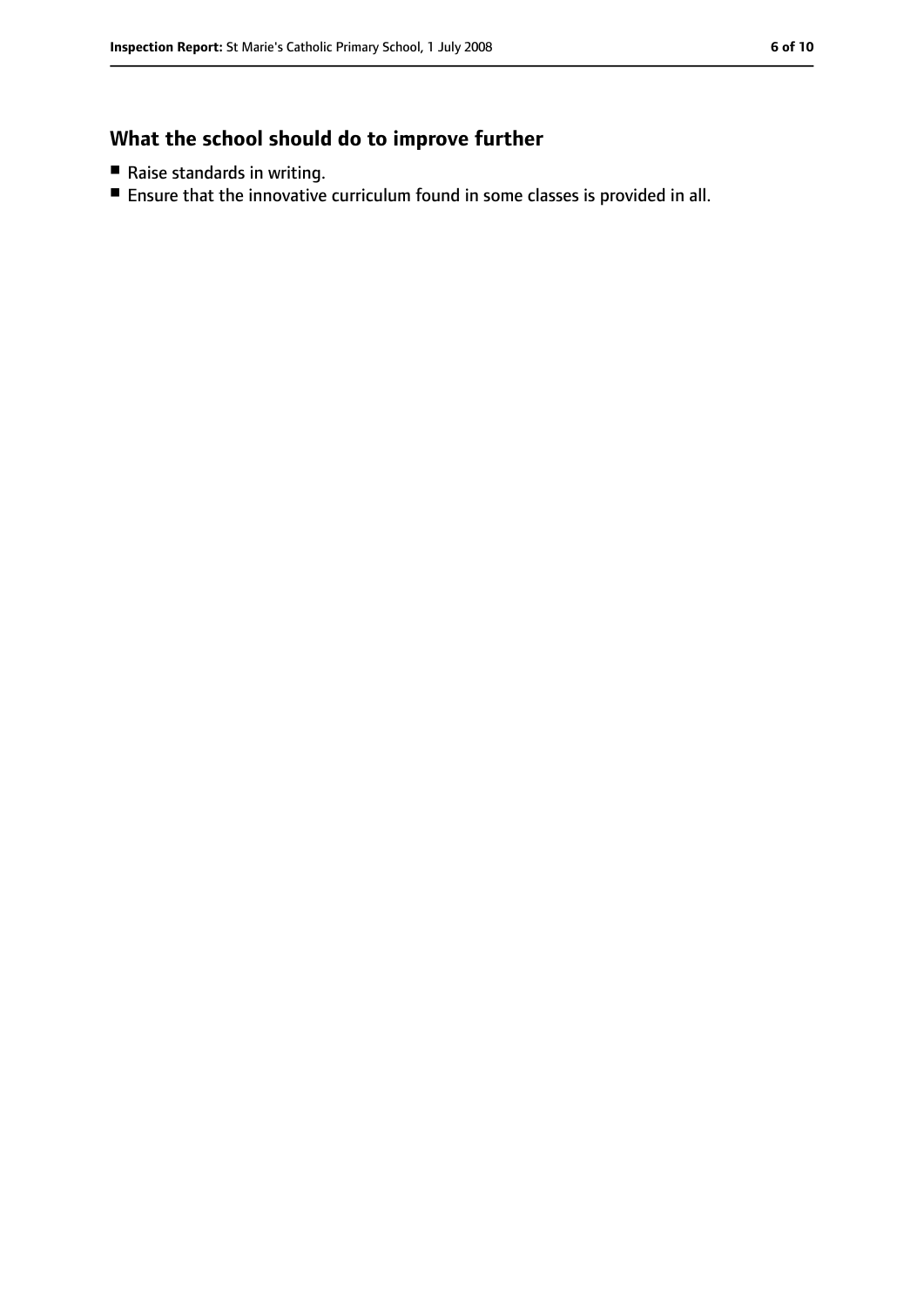**Any complaints about the inspection or the report should be made following the procedures set out in the guidance 'Complaints about school inspection', which is available from Ofsted's website: www.ofsted.gov.uk.**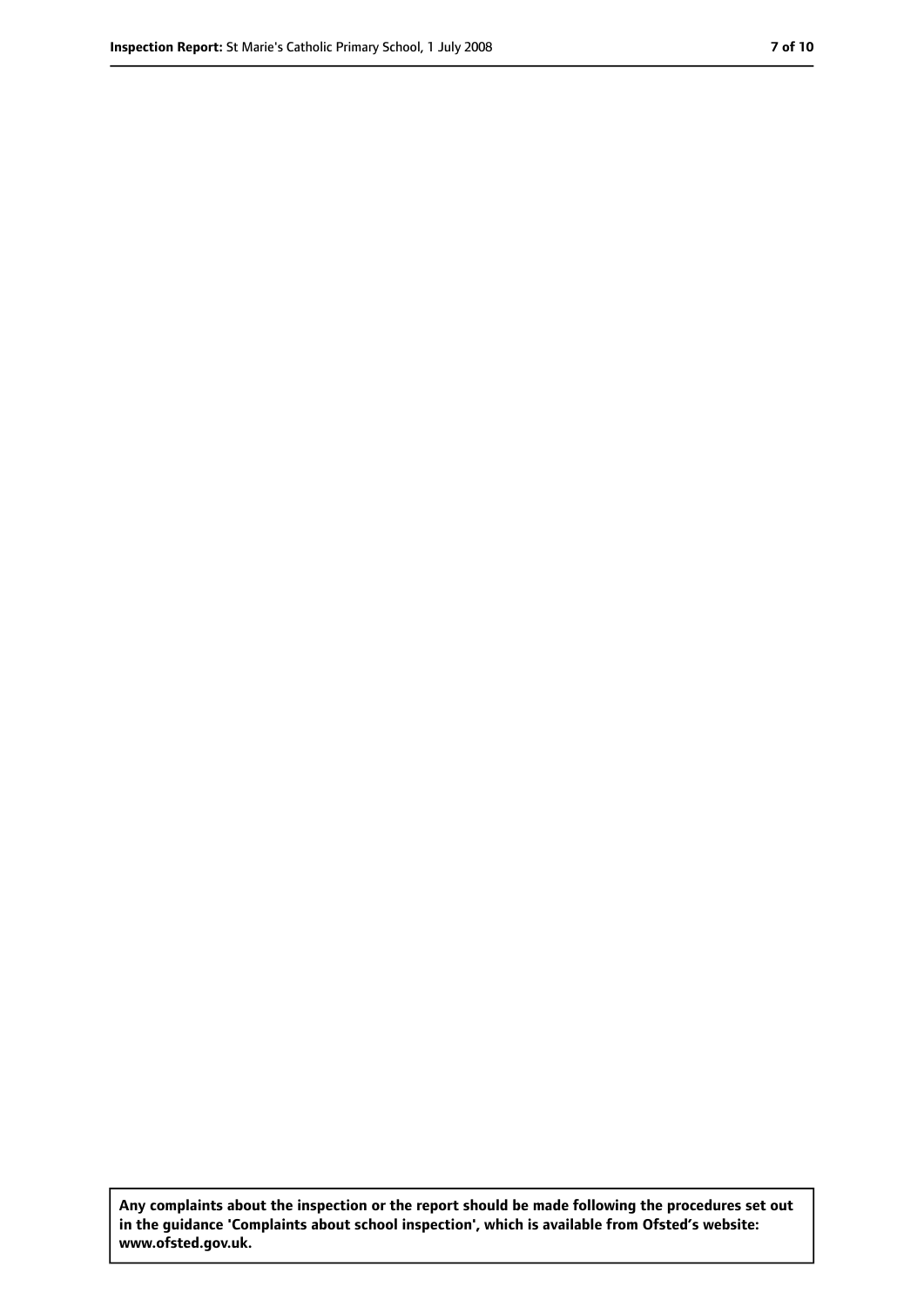#### **Annex A**

# **Inspection judgements**

| $^{\backprime}$ Key to judgements: grade 1 is outstanding, grade 2 good, grade 3 satisfactory, and | <b>School</b>  |
|----------------------------------------------------------------------------------------------------|----------------|
| arade 4 inadequate                                                                                 | <b>Overall</b> |

# **Overall effectiveness**

| How effective, efficient and inclusive is the provision of education, integrated<br>care and any extended services in meeting the needs of learners? |     |
|------------------------------------------------------------------------------------------------------------------------------------------------------|-----|
| Effective steps have been taken to promote improvement since the last<br>inspection                                                                  | Yes |
| How well does the school work in partnership with others to promote learners'<br>well-being?                                                         |     |
| The effectiveness of the Foundation Stage                                                                                                            |     |
| The capacity to make any necessary improvements                                                                                                      |     |

## **Achievement and standards**

| How well do learners achieve?                                                                               |  |
|-------------------------------------------------------------------------------------------------------------|--|
| The standards <sup>1</sup> reached by learners                                                              |  |
| How well learners make progress, taking account of any significant variations between<br>groups of learners |  |
| How well learners with learning difficulties and disabilities make progress                                 |  |

## **Personal development and well-being**

| How good is the overall personal development and well-being of the<br>learners?                                  |  |
|------------------------------------------------------------------------------------------------------------------|--|
| The extent of learners' spiritual, moral, social and cultural development                                        |  |
| The extent to which learners adopt healthy lifestyles                                                            |  |
| The extent to which learners adopt safe practices                                                                |  |
| How well learners enjoy their education                                                                          |  |
| The attendance of learners                                                                                       |  |
| The behaviour of learners                                                                                        |  |
| The extent to which learners make a positive contribution to the community                                       |  |
| How well learners develop workplace and other skills that will contribute to<br>their future economic well-being |  |

# **The quality of provision**

| How effective are teaching and learning in meeting the full range of the<br>learners' needs?          |  |
|-------------------------------------------------------------------------------------------------------|--|
| How well do the curriculum and other activities meet the range of needs<br>and interests of learners? |  |
| How well are learners cared for, guided and supported?                                                |  |

 $^1$  Grade 1 - Exceptionally and consistently high; Grade 2 - Generally above average with none significantly below average; Grade 3 - Broadly average to below average; Grade 4 - Exceptionally low.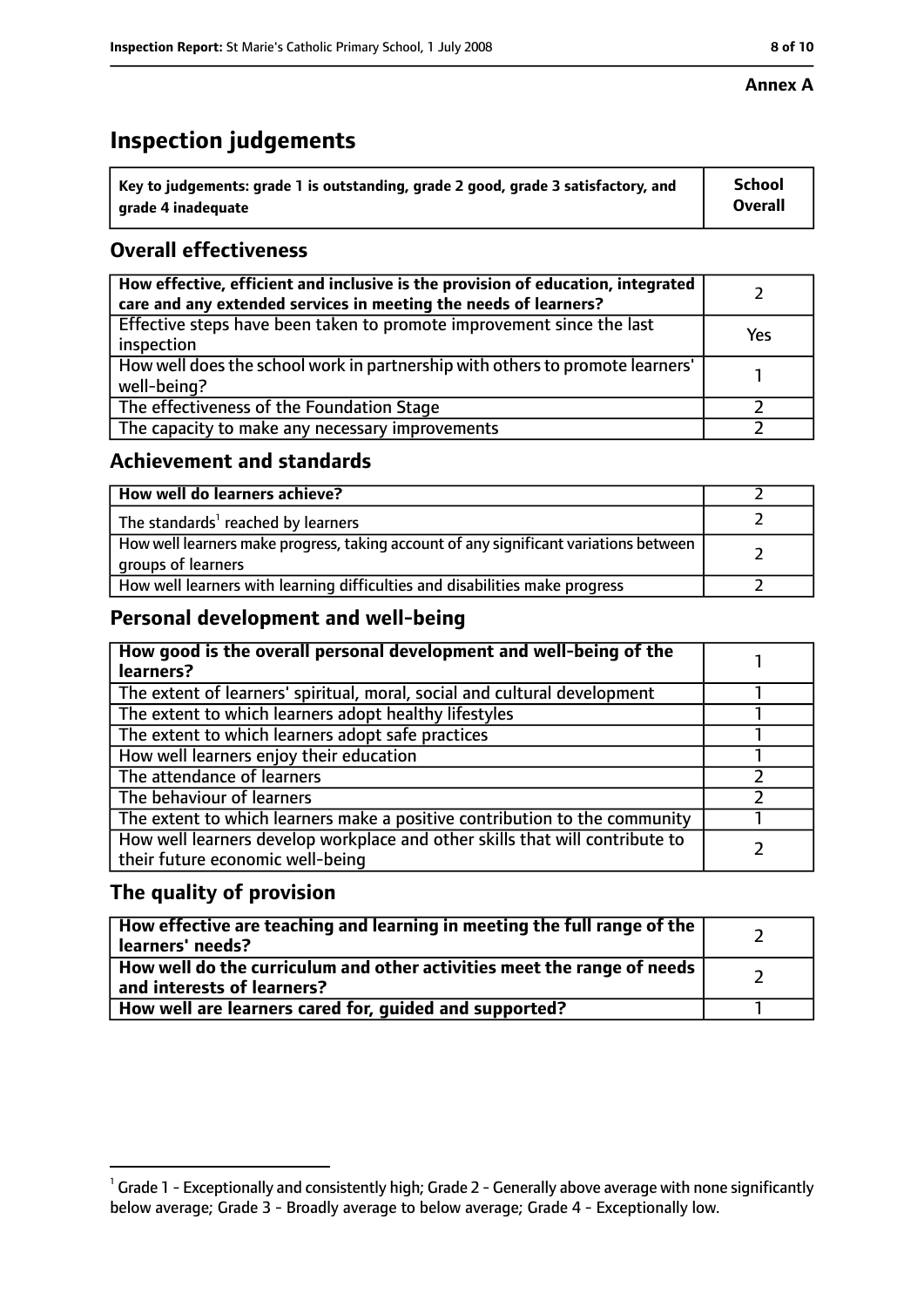# **Leadership and management**

| How effective are leadership and management in raising achievement<br>and supporting all learners?                                              |     |
|-------------------------------------------------------------------------------------------------------------------------------------------------|-----|
| How effectively leaders and managers at all levels set clear direction leading<br>to improvement and promote high quality of care and education |     |
| How effectively leaders and managers use challenging targets to raise standards                                                                 |     |
| The effectiveness of the school's self-evaluation                                                                                               |     |
| How well equality of opportunity is promoted and discrimination tackled so<br>that all learners achieve as well as they can                     |     |
| How effectively and efficiently resources, including staff, are deployed to<br>achieve value for money                                          |     |
| The extent to which governors and other supervisory boards discharge their<br>responsibilities                                                  |     |
| Do procedures for safequarding learners meet current government<br>requirements?                                                                | Yes |
| Does this school require special measures?                                                                                                      | No  |
| Does this school require a notice to improve?                                                                                                   | No  |